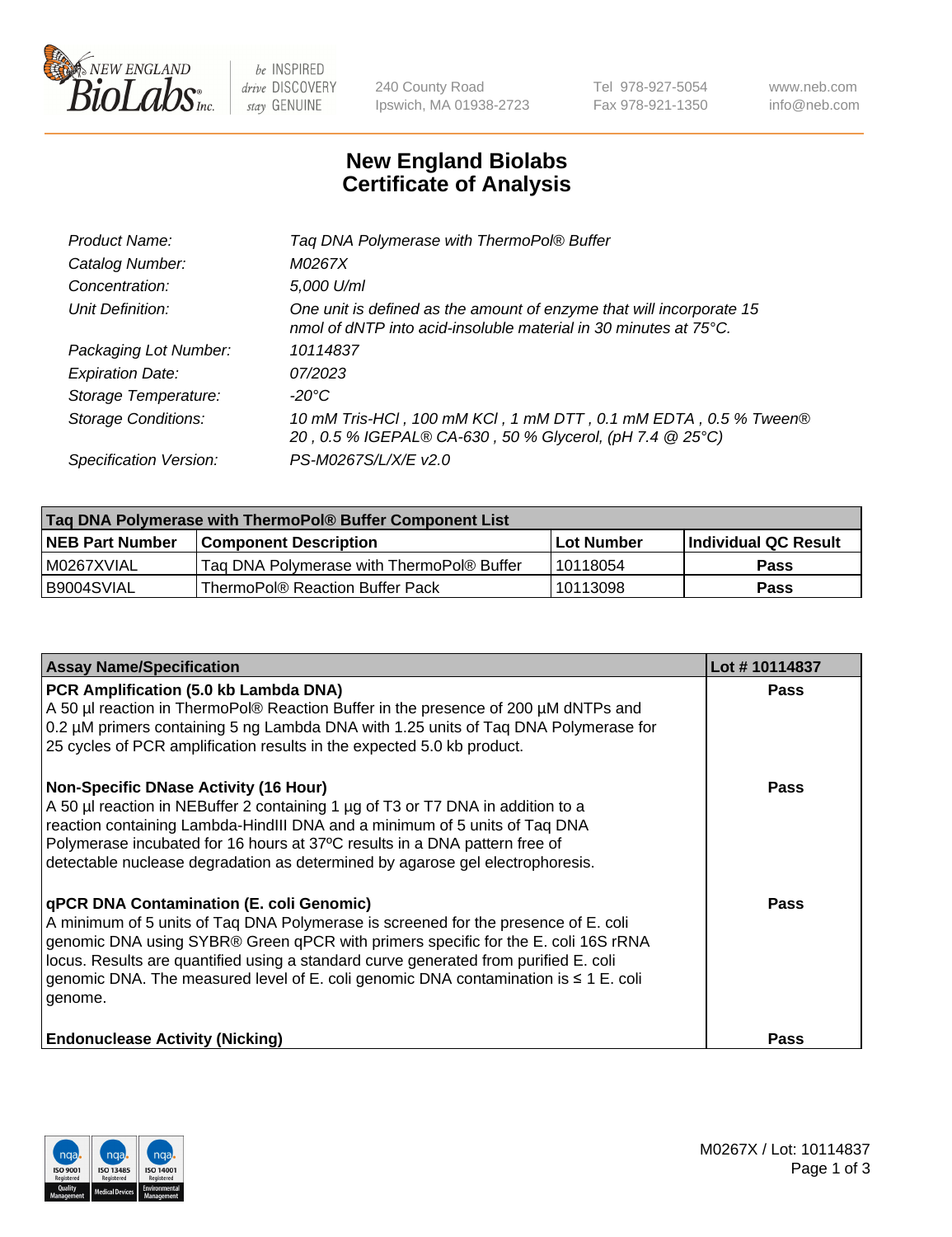

be INSPIRED drive DISCOVERY stay GENUINE

240 County Road Ipswich, MA 01938-2723 Tel 978-927-5054 Fax 978-921-1350

www.neb.com info@neb.com

| <b>Assay Name/Specification</b>                                                                                                                                                                                                                                                                                                                           | Lot #10114837 |
|-----------------------------------------------------------------------------------------------------------------------------------------------------------------------------------------------------------------------------------------------------------------------------------------------------------------------------------------------------------|---------------|
| A 50 µl reaction in ThermoPol® Reaction Buffer containing 1 µg of supercoiled<br>PhiX174 DNA and a minimum of 20 units of Taq DNA Polymerase incubated for 4 hours at<br>37°C and 75°C results in <10% conversion to the nicked form as determined by agarose<br>gel electrophoresis.                                                                     |               |
| Single Stranded DNase Activity (FAM-Labeled Oligo)<br>A 50 µl reaction in ThermoPol® Reaction Buffer containing a 10 nM solution of a<br>fluorescent internal labeled oligonucleotide and a minimum of 25 units of Taq DNA<br>Polymerase incubated for 30 minutes at 37°C and 75°C yields <10% degradation as<br>determined by capillary electrophoresis. | Pass          |
| <b>Phosphatase Activity (pNPP)</b><br>A 200 µl reaction in 1M Diethanolamine, pH 9.8, 0.5 mM MgCl2 containing 2.5 mM<br>p-Nitrophenyl Phosphate (pNPP) and a minimum of 100 units Taq DNA Polymerase<br>incubated for 4 hours at 37°C yields <0.0001 unit of alkaline phosphatase activity<br>as determined by spectrophotometric analysis.               | Pass          |
| <b>Protein Purity Assay (SDS-PAGE)</b><br>Taq DNA Polymerase is ≥ 99% pure as determined by SDS-PAGE analysis using Coomassie<br>Blue detection.                                                                                                                                                                                                          | Pass          |
| <b>RNase Activity (Extended Digestion)</b><br>A 10 µl reaction in NEBuffer 4 containing 40 ng of a 300 base single-stranded RNA<br>and a minimum of 1 µl of Taq DNA Polymerase is incubated at 37°C. After incubation<br>for 16 hours, >90% of the substrate RNA remains intact as determined by gel<br>electrophoresis using fluorescent detection.      | Pass          |

This product has been tested and shown to be in compliance with all specifications.

One or more products referenced in this document may be covered by a 3rd-party trademark. Please visit <www.neb.com/trademarks>for additional information.